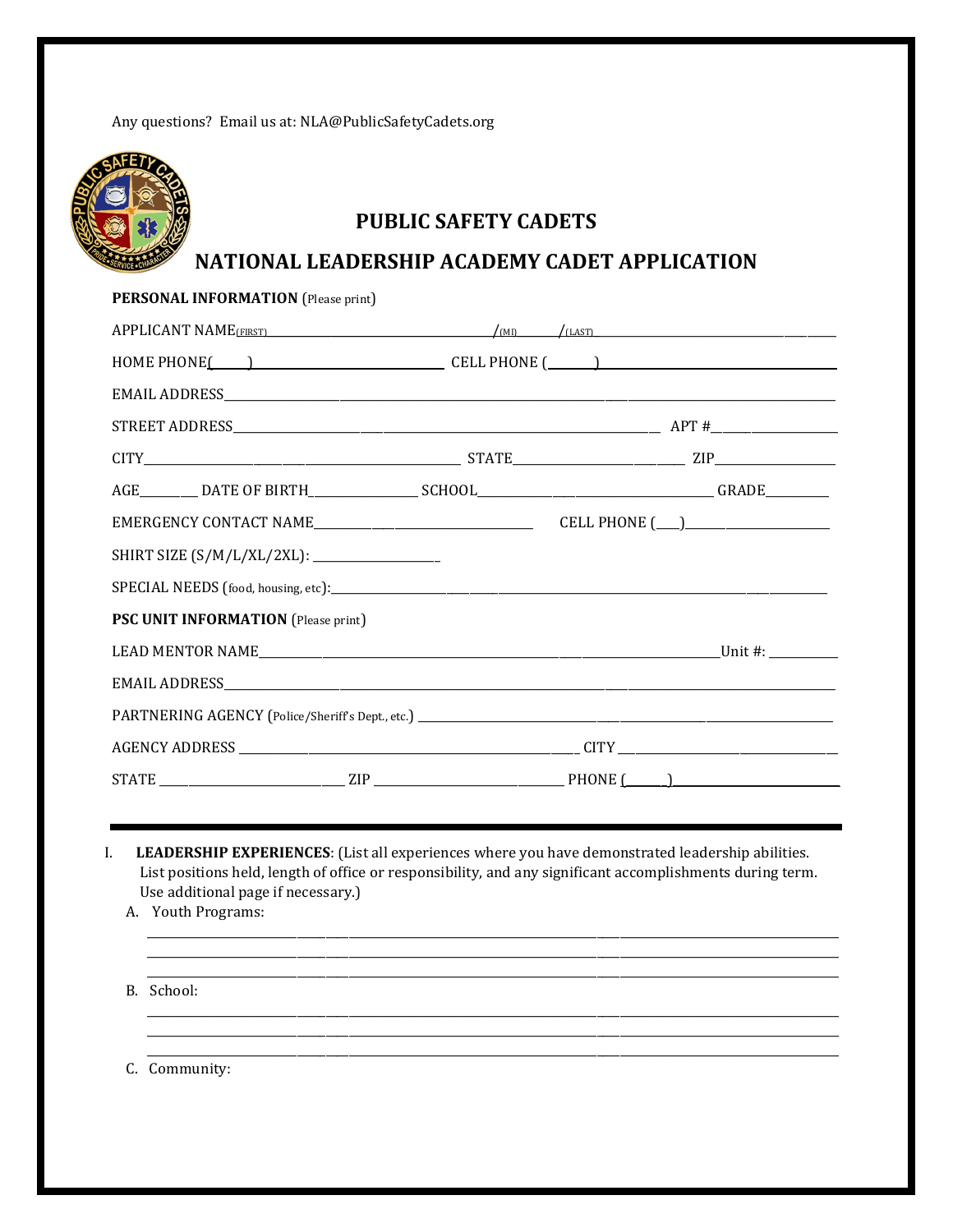#### II. EXTRACURRICULAR ACTIVITIES: (List all activities you have participated in)

- A. Youth Programs:
- B. School:
- C. Community

### III. AWARDS/RECOGNITIONS: (List all recognitions you have earned)

A. Youth Programs:

B. School:

#### C. Community:

- IV. TRANSCRIPT: Attach most recent transcript of grades or most recent Report Card (high school or college as applicable).
- V. REFERENCES: List two people, apart from those who write letters of recommendation, who can attest to your character. Include your relationship to these individuals.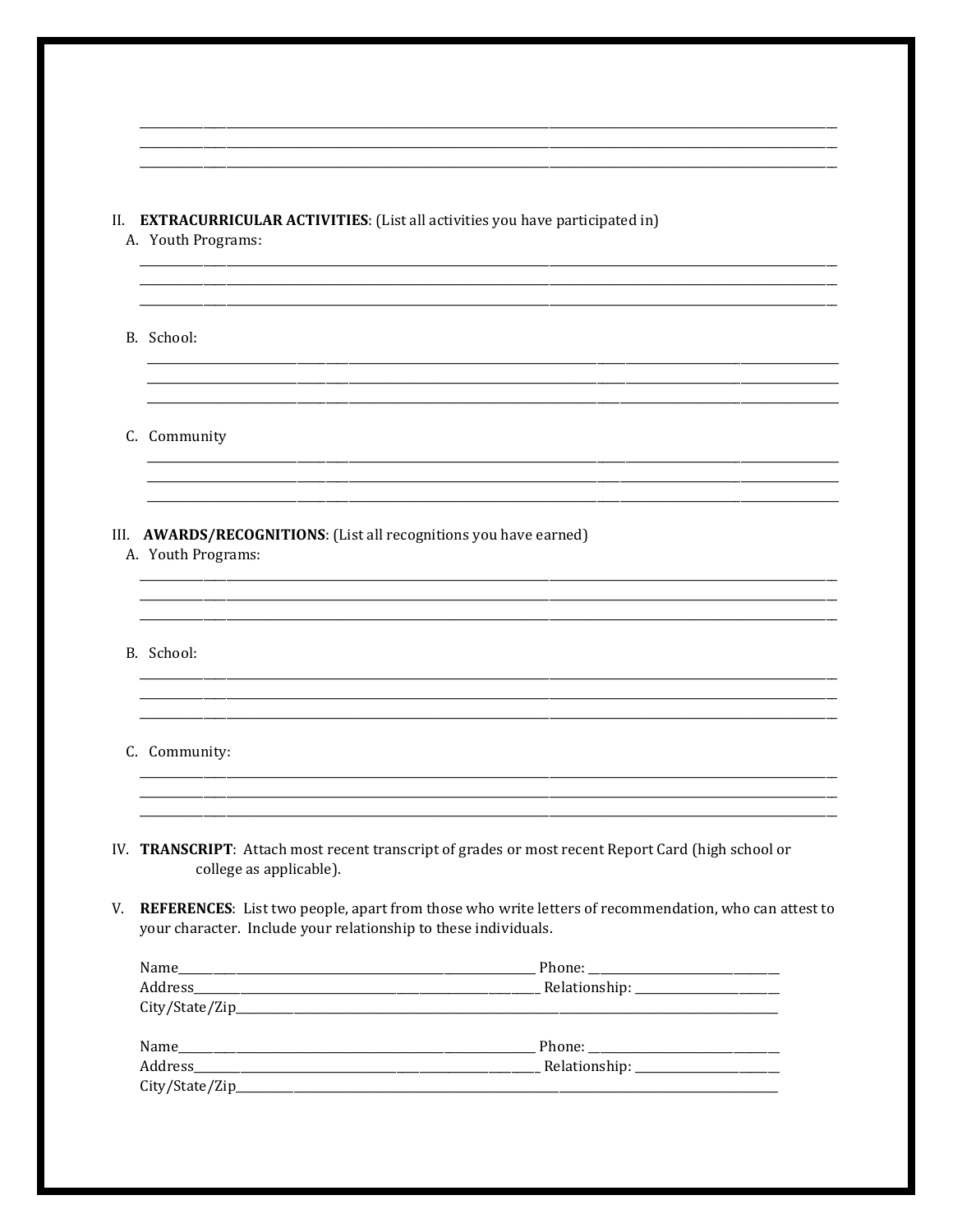- VI. **LETTERS OF RECOMMENDATION**: Provide at least two but no more than five letters of recommendation. At least one should come from a teacher/professor and/or guidance counselor.
- VII. **PERSONAL STATEMENT**: Provide a statement (500-word minimum) on "What a Career in Law Enforcement Means to Me".
- VIII. **CERTIFICATIONS**: (Certifications must be complete in order for the application to be considered.) Applicant's Certification: I certify that all statements in this or the attached documents are true. I understand that, if selected, I am responsible for personal expenses and my round-trip ticket/ transportation to St. Louis Lambert International Airport, and I can pass the physical agility requirements for my partnering organization and participate in strenuous physical activities without it being a threat to my physical well-being.

As an applicant, I hereby consent to the use of my name, voice, written material and/or pictures by Public Safety Cadets and/or any movie, news, or broadcasting companies or their licensees for broadcasting, direct exhibition, and subsidiary purposes. Such uses will not be made which would constitute a direct endorsement by said Cadet of any product or service.

|   | PARTNERING ORGANIZATION HEAD (Chief/Sheriff/Director):                                                                                                                                                                                               |
|---|------------------------------------------------------------------------------------------------------------------------------------------------------------------------------------------------------------------------------------------------------|
|   |                                                                                                                                                                                                                                                      |
| ٠ | SCHOLARSHIP CERTIFICATION (To be completed ONLY if applicant cannot afford the \$295.00<br>administration fee)<br>As a PSC Mentor for the Applicant, I certify there is a financial need for the Administration Fee to be<br>covered by scholarship. |
|   | LEAD MENTOR NAME (PRINTED):<br>$\circ$                                                                                                                                                                                                               |